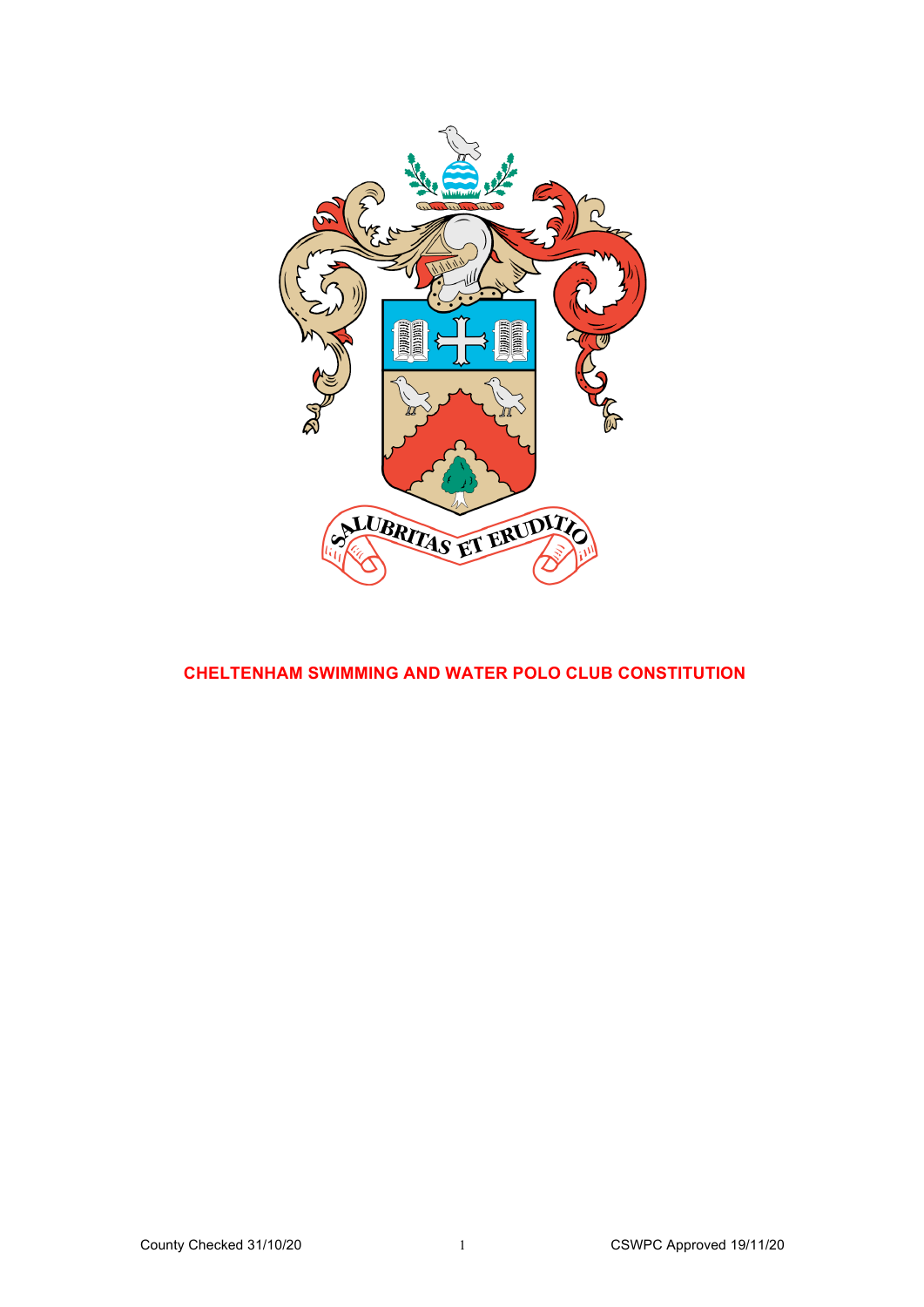## **RULES of Cheltenham Swimming and Water Polo Club ("the Club") as at November 2020**

#### **1. Name**

- 1.1 The name of the Club shall be **CHELTENHAM SWIMMING AND WATER POLO CLUB**
- 1.2. The distinctive colours of the Club shall be red, black and silver.

#### **2. Objects**

- 2.1 The objects of the Club shall be the teaching, development and practice of Artistic Swimming, Diving, Open Water, Swimming and Water Polo for its members and shall, where appropriate, be to compete. In the furtherance of these objects:
	- 2.1.1 The Club is committed to treating everyone equally within the context of its activity and with due respect to the differences of individuals. It shall not apply nor endorse unlawful or unjustified discrimination, and shall act in compliance with the protections afforded by the Equality Act 2010.
	- 2.1.2 The Club shall implement the Swim England Equality Policy (as may be amended from time to time).
- 2.2 The Club shall be affiliated to Swim England South West Region, and the Gloucester County Amateur Swimming Association and shall adopt and conform to the rules of such associations and to such other bodies as the Club may determine from time to time.
- 2.3 The business and affairs of the Club shall at all times be conducted in accordance with the Articles, Regulations and Technical Rules of Swim England ("Swim England Regulations") and in particular:
	- 2.3.1 all competing members shall be eligible competitors as defined in Swim England Regulations; and
	- 2.3.2 the Club shall in accordance with Swim England Regulations adopt Swim England's Child Safeguarding Policy and Procedures ("Wavepower"); and shall recognise that the welfare of children is everyone's responsibility and that all children and young people have a right to have fun, be safe and be protected from harm.
	- 2.3.3 members of the Club shall in accordance with Swim England Regulations comply with Wavepower.
- 2.4 By virtue of the affiliation of the Club to Swim England South West Region, the Club and all members of the Club acknowledge that they are subject to the regulations, rules and constitutions of:

the Swim England South West Region and Gloucester County ASA; and

Swim England (to include the Code of Ethics); and

British Swimming (in particular its Anti-Doping Rules and Judicial Code); and

FINA, the world governing body for the sport of swimming in all its disciplines (together "the Governing Body Rules").

2.5 In the event that there shall be any conflict between any rule or by-law of the Club and any of the Governing Body Rules then the relevant Governing Body Rule shall prevail.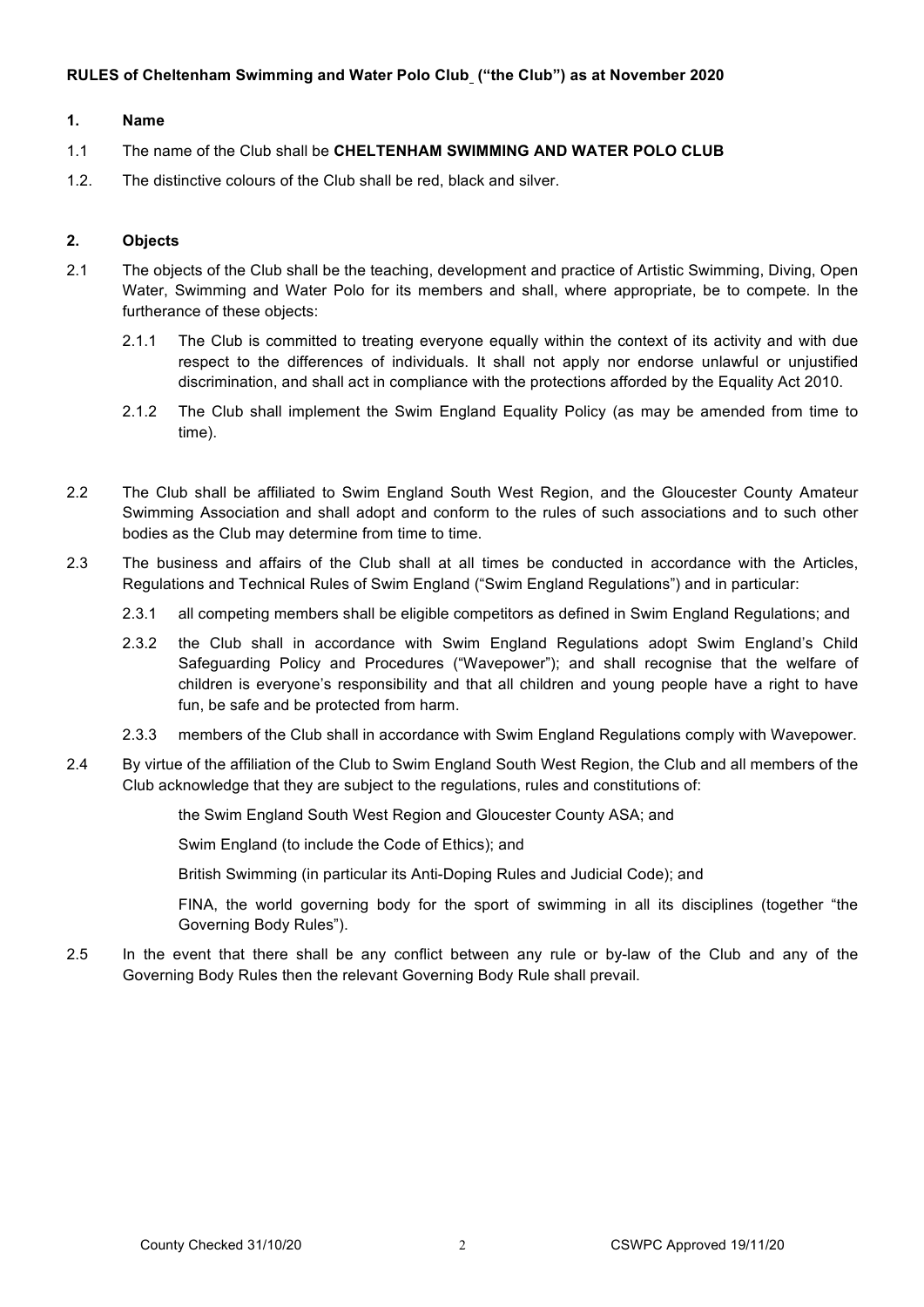# **3. Membership**

3.1 The total membership of the Club shall not normally be limited. If however the General Committee considers that there is a good reason to impose a temporary limit on total membership or any class of membership or the membership in any Discipline of the Club then the General Committee shall have the right to impose, and remove, such temporary limit.

All persons who assist in any way with the Club's activities shall become members of the Club and hence of Swim England and the relevant Swim England membership fee shall be paid. Assisting with the Club's activities shall include, but not be restricted to, administrators, associate members, voluntary instructors, teachers and coaches, Committee members, helpers, Honorary members, Life members, Officers, Patrons, Presidents, technical and non-technical officials, temporary members, Vice Presidents and verifiers or tutors of Swim England's educational certificates.

Paid instructors, teachers and coaches who are not members of the Club must be members of a body which accepts that its members are bound by Swim England's Code of Ethics, Swim England Regulations relating to Wavepower, those parts of the Judicial Regulations and procedures necessary for their implementation and whilst engaged in activities under the jurisdiction of Swim England shall be subject to all the constraints and privileges of the Judicial Regulations.

3.2 Any person who wishes to become a member of the Club must submit a signed application to the Hon. Secretary, and in the case of a swimmer under the age of 18, the application must be signed by the swimmer's parent or guardian. Election to membership shall be determined by the General Committee or other person(s) authorised by the General Committee.

The General Committee shall be required to give reasons for the refusal of any application for membership. Any person refused membership may seek a review of this decision before a Review Panel appointed by the General Committee comprised of not less than three members, who may or may not be members of the General Committee. The Review Panel shall, wherever practicable, include one independent member nominated by the Swim England South West Region. The person refused membership shall be entitled to make representations to the Review Panel. The procedures for review shall be at the discretion of the Review Panel whose decision shall be final and binding.

3.3 Classes of membership

President, Vice President, Life Member, Honorary Member, Registered Technical Official, Competing Member Senior, Competing Member Junior (Under 18 years on the 1<sup>st</sup> September) Associate (Challenger 10 week membership and visitors.) Ordinary Member Senior (including coaches, volunteers and parents).

3.4 The following classes of membership shall be eligible to vote at all General Meetings of the Club:-

President, Vice Presidents, Life Members, Registered Technical Officials, Competing Members Senior and Ordinary Members Senior

- 3.5 In its consideration of applications for membership, the Club shall not act in a discriminatory manner and in particular, shall adhere to the Equality Act 2010 (as may be amended). Accordingly, (unless the Club chooses to restrict its membership to only people who share the same Protected Characteristic) the Club shall not refuse membership on the basis of a Protected Characteristic within the Equality Act 2010, such as disability; gender or gender identity; pregnancy; race; religion or belief; or sexual orientation. Neither may refusal be made on the grounds of political persuasion.
- 3.6 The Club may refuse membership only for good and sufficient cause, such as conduct or character likely to bring disharmony into the Club or the sport into disrepute, or, in the case of a swimmer, being unable to achieve the entry standards as laid down and provided by the Club to the applicant for membership.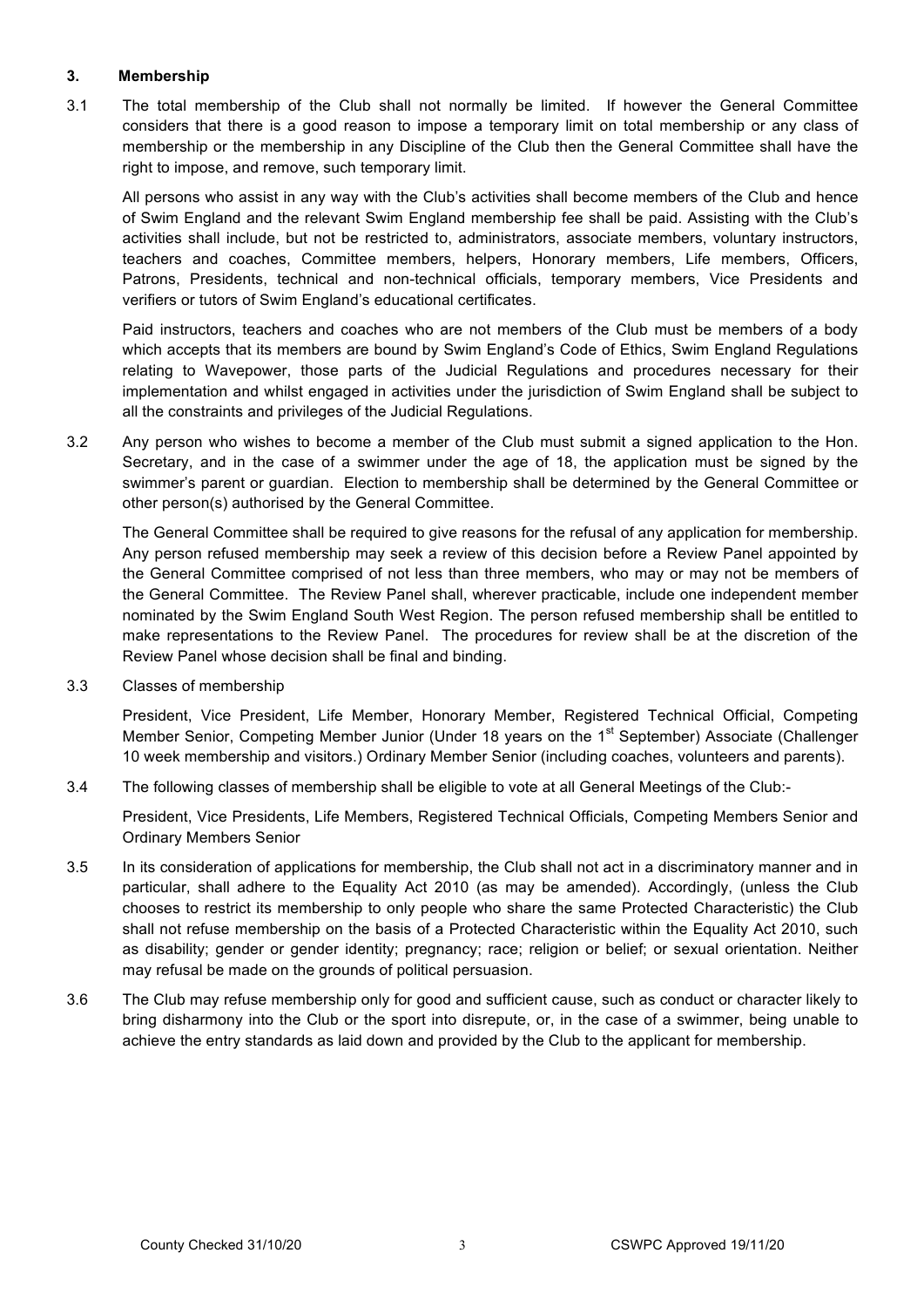# **4. Subscription and Other Fees**

- 4.1 The annual members' subscription and coaching and squad fees (as applicable) shall be determined from time to time by the General Committee and the General Committee shall in so doing make special provision for different classes of membership as it shall determine.
- 4.2 The annual subscription and entrance fee (if any) shall be due on joining the Club and thereafter on the 1<sup>st</sup> of September each year
- 4.3 Any member whose subscription and or training fees are unpaid by the date falling 30 days after the due date for payment as set by the General Committee may be suspended by the General Committee from some or all Club activities from a date to be determined by the General Committee and until such payment is made.
- 4.4 The General Committee shall, from time to time, have the power to determine the annual membership subscription and other fees. This shall include the power to make such increase in the subscription as shall, where the Club pays the individual Swim England membership fees to Swim England, Swim England South West Region and Gloucester County on behalf of members, be consequential upon an increase in individual Swim England membership fees. Any increase in subscriptions shall be advised to the members in writing with the reasons for any increase to be reported to the members at the next Annual General Meeting.

# **5. Resignation**

- 5.1 A member wishing to resign membership of the Club must give to the Hon. Secretary written notice of their resignation. A member's resignation shall only take effect when this (Rule 5.1) has been complied with. Any outstanding subscription, other fees and all other monies due to the Club remain payable not withstanding resignation.
- 5.2 The member who resigns from the Club in accordance with Rule 5.1 above shall not be entitled to have any part of the annual membership fee or any other fees returned.
- 5.3 Notwithstanding the provisions of Rule 5.1 above a member whose subscription is more than two months in arrears shall be deemed to have resigned. Where the membership of a member shall be terminated in this way they shall be informed in writing that they are no longer a member by notice handed to them or sent by post to their last known address.
- 5.4 The Swim England Membership Department shall be informed should a member resign when still owing money or goods to the Club.

## **6. Expulsion and Other Disciplinary Action**

- 6.1 The General Committee shall have power to expel a member when, in its opinion, it would not be in the interests of the Club for the individual to remain a member. The Club in exercising this power shall comply with the provisions of Rules 6.3 and 6.4 below.
- 6.2 Upon expulsion the former member shall not be entitled to have any part of the annual membership fee refunded and must return any Club or external body's trophy or trophies held forthwith. The Club, in exercising this power, is required to comply with the provision of Rules 6.3 and 6.4 below.
- 6.3 The Club shall comply with the relevant Judicial Regulations for handling Internal Club Disputes Procedures ("the Procedures") as the same may be revised from time to time. (A copy of the Procedures may be obtained from the Swim England website, Swim England Handbook or from the Office of Judicial Administration).
- 6.4 A member may not be expelled or (subject to Rule 6.5 below) be made the subject of any other penalty unless the panel hearing the complaint shall by a two-thirds majority vote in favour of the expulsion of (or other penalty imposed upon) the member.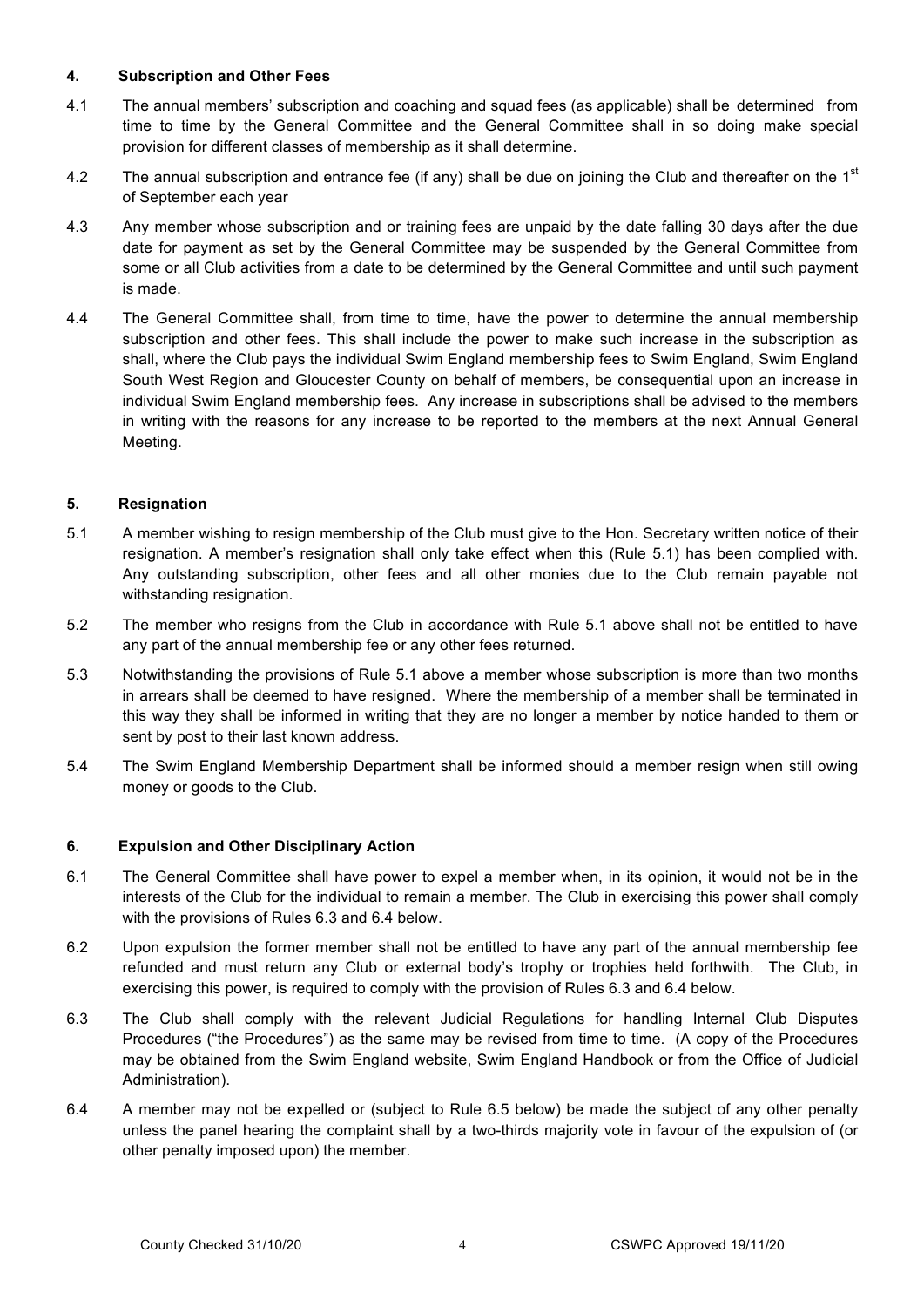6.5 The Officers of the Club, or any person to whom the General Committee shall delegate this power, may temporarily suspend or exclude a member from particular training sessions and/or wider club activities, when in their opinion, such action is in the interests of the Club. Where such action is taken the incident or matter will thereafter be dealt with in accordance with the appropriate Judicial Regulations.

## **7. General Committee**

7.1 The General Committee shall consist of:

7.1.1. Hon. Secretary, Hon. Treasurer, Hon Registration Secretary, the Hon. Secretary of each discipline Technical Committee and no more than 3 Life Members elected by the Annual General Meeting from the Life Members not already holding office and willing to stand for election to the General Committee together with such additional secretaries as required to manage specific activities of the Club and 8 elected members all of whom must be fully paid up members of the Club. A Life Member may stand for election for any office including one of the eight elected General Committee members.

7.1.2 The General Committee shall appoint a member of the Club as Hon. Welfare Officer who must be not less than 18 years of age, who should have an appropriate background and who is required to undertake appropriate training in accordance with Wavepower. The Hon. Welfare Officer will have a right to attend General Committee meetings without a power to vote. The Hon. Welfare Officer shall not be a relative of the Chairperson, Hon. Treasurer, Hon. Secretary, Coaches or Team Managers.

7.1.3 The Hon. Treasurer, Hon. Secretary and General Committee members shall be proposed seconded and elected at the Annual General Meeting each year and shall remain in office until their successors are elected at the next Annual General Meeting and will take office when the Chair has closed the meeting. The General Committee at its first meeting after the Annual General Meeting shall elect its Chair and Vice Chair from amongst its voting members. Any vacancy occurring by resignation or otherwise may be filled by the General Committee. Retiring Executive Officers and members of the General Committee shall be eligible for re-election.

7.1.4 The Hon Minutes Secretary, Principal Assistant Hon Secretary(s) and Principal Assistant Hon. Treasurer(s) shall be members of the General Committee with voting rights. In the absence of their principle a Principal Assistant shall act on behalf of their principal.

7.1.5 If the Hon. Secretary of a discipline Technical Committee is unable to attend a meeting of the General Committee, then the Technical Committee shall appoint a substitute (who must be a member of the Technical Committee) to attend the meeting of the General Committee in their place with power to vote.

7.1.6 All General Committee members must not be less than 18 years of age though the General Committee may allow younger member(s) to attend their meetings as observers without power to vote.

- 7.2 General Committee meetings shall be held not less than once a month, save where the General Committee itself shall by a simple majority resolve not to meet or meet more often, and the quorum of that meeting shall be eight members, to include not less than one Executive Officer. The Chair and the Hon. Secretary shall have discretion to call further meetings of the General Committee if they consider it to be in the interests of the Club. The Hon. Secretary shall give all the members of the General Committee not less than two days oral and or seven days written notice of a meeting. Decisions of the General Committee shall be made by a simple majority, and in the event of equality of votes the Chair of that meeting shall have a casting or additional vote. The Hon. Minute Secretary, or in their absence a member of the General Committee, shall take minutes.
- 7.3 In the event that a quorum is not present within 30 minutes of the published start time, a meeting shall stand adjourned to the time and date falling seven days after the date of the meeting, or such other date and time as may be determined by the Chair. If a quorum is not present at the adjourned meeting then those General Committee members attending may act for the purpose of calling a Special General Meeting of the members, to which the provisions as to minimum notice contained in Rule 11.1 shall not apply.
- 7.4 In addition to the members so elected the General Committee may co-opt up to 3 further members of the Club who shall serve until the next Annual General Meeting. Co-opted members shall not be entitled to vote at the meetings of the General Committee and shall not be counted in establishing whether a quorum is present.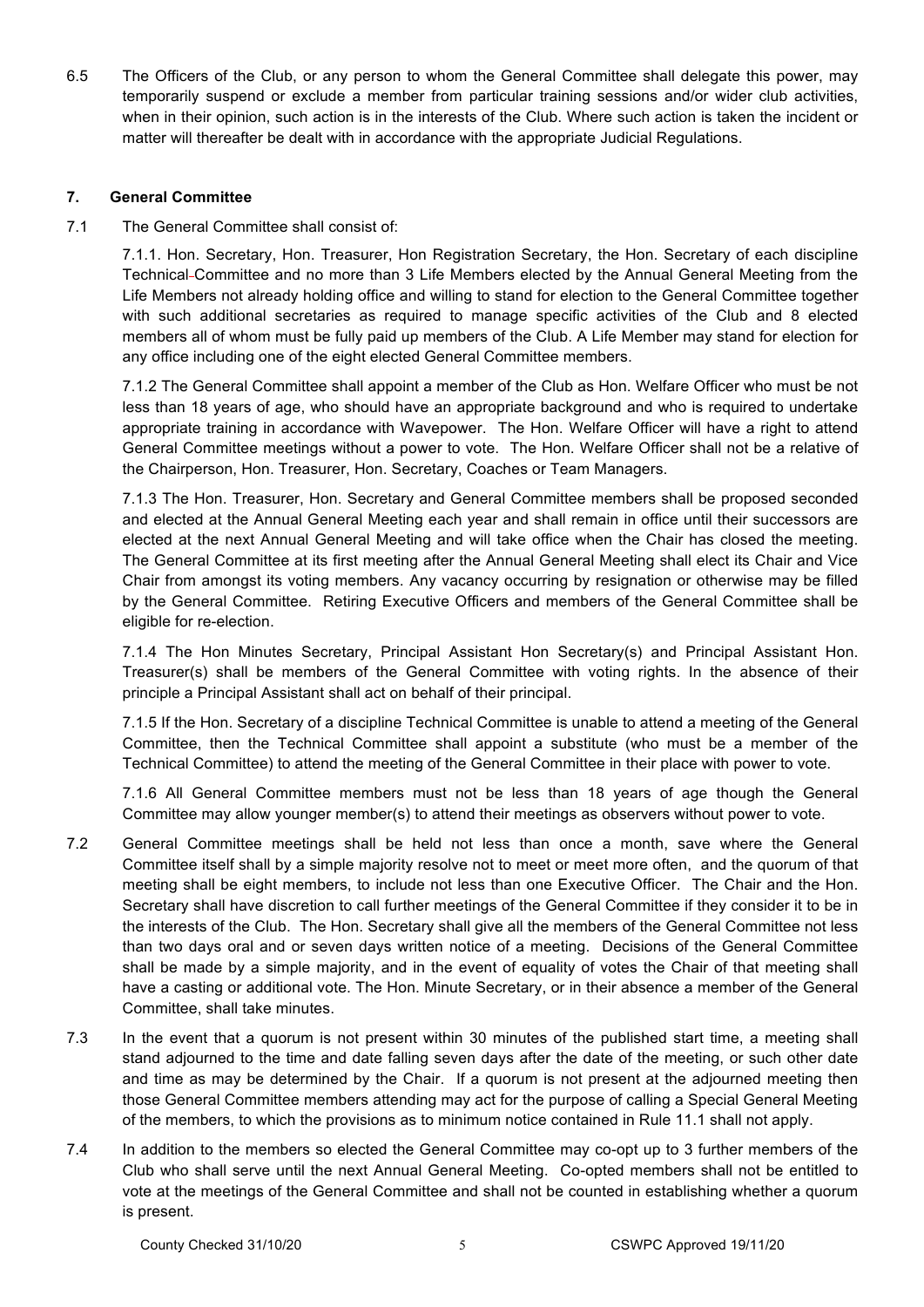7.5 The General Committee shall appoint from the membership discipline Technical Committees for:- Artistic Swimming, Diving, Swimming, Water Polo, and Sub-Committees for Finance and others as they may consider necessary (and to remove (in whole or in part) or vary the terms of reference of such committees) and may delegate to them such powers and duties of the General Committee as the General Committee may determine. All discipline Technical and sub-committees shall report monthly their proceedings by way of written minutes to the General Committee and shall conduct their business in accordance with the directions of the General Committee.

Two of any three "Officers"(Chair, Hon. Secretary and Hon. Treasurer) may, when they jointly consider it will further the "Objects" of the Club (Rule 2) formally appoint one or more additional Hon. Assistant Secretary (s) and/or Hon. Assistant Treasurer(s) to carry out specific duties, the appointment(s) and their respective duties to be reported to the next General Committee Meeting.

The Chair, Hon. Secretary and Hon. Treasurer (the Executive Officers) shall be ex officio members of all discipline technical and sub-committees.

At all meetings of the discipline technical and sub-committees four members shall form a quorum.

- 7.6 The General Committee shall:-
	- 7.6.1 be responsible for the management of the Club.

7.6.2 have the sole right of appointing and determining the terms and conditions of service of employees and sub-contractors of the Club subject to the provisions of Rule 18.

7.6.3 have power to enter into contracts for the purposes of the Club on behalf of all the members of the Club subject to the provisions of Rule 18.

7.6.4 be responsible for ensuring that the Accounts of the Club for each financial year be examined by an independent examiner to be appointed by the members in General Meeting.

- 7.7 The members of the General Committee shall be indemnified by the members of the Club against all liabilities properly incurred by them in the management of the affairs of the Club.
- 7.8 Only the General Committee may by unanimous decision of those present and voting from time to time, at its sole discretion, nominate to the Annual General Meeting members for election to Life Membership. The Annual General Meeting may only by the unanimous decision of those present and voting appoint the nominee to Life Membership
- 7.9 The General Committee shall maintain an Accident Book in which all accidents to Club members at swimming related activities shall be recorded. Details of such accidents shall be reported to the insurers in accordance with the Accident/Incident Notification guidelines. The Club shall make an annual return to Swim England Membership Department indicating whether or not an entry has been made in the prescribed online form.
- 7.10 The General Committee shall have power to make regulations, create by-laws (see Rule 13.1) and to settle disputed points not otherwise provided for in this Constitution.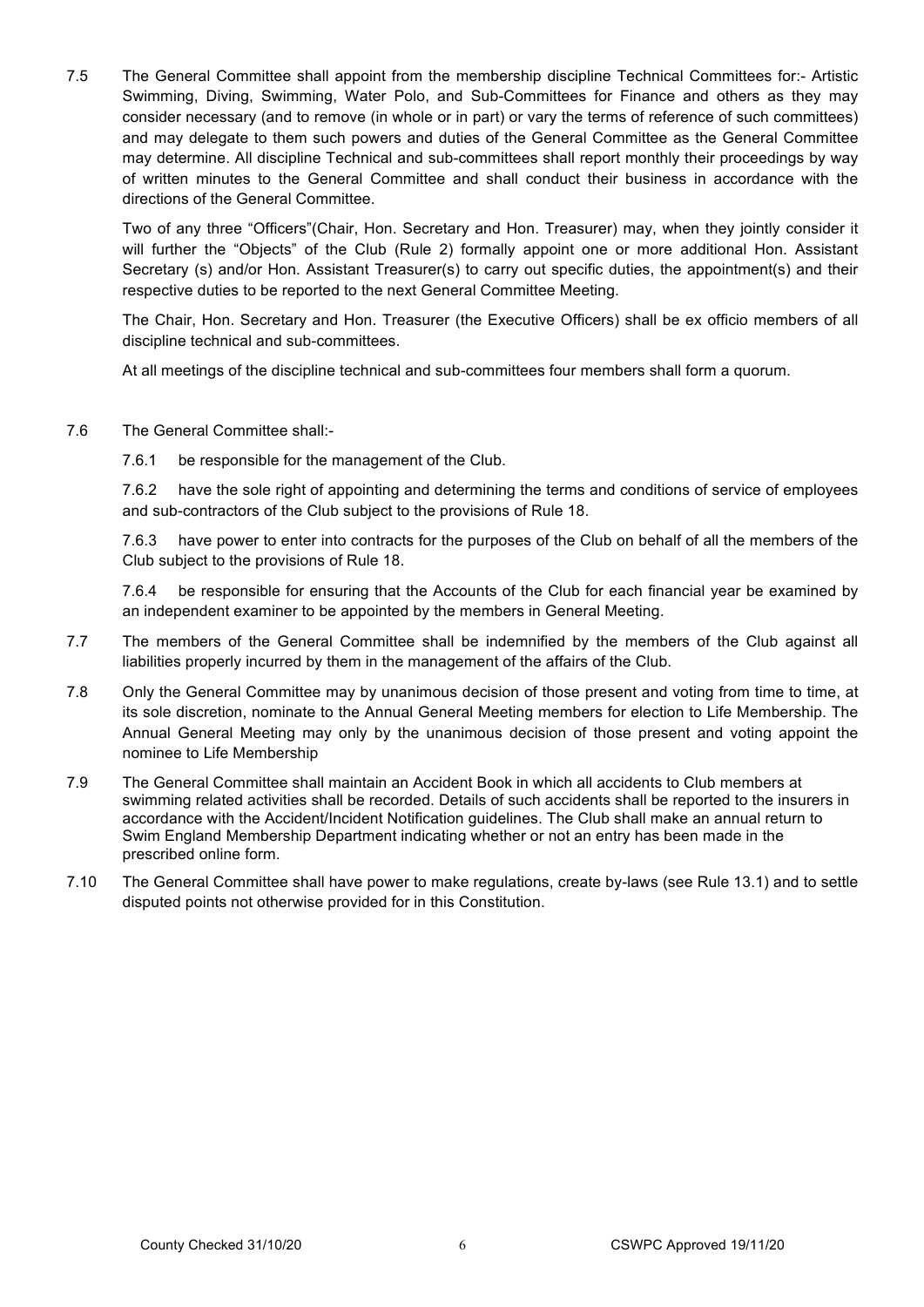## **8 Ceremonial Positions and Honorary Members/Life Members**

- 8.1 The General Committee shall have the power to nominate and propose to the Annual General Meeting a President of the Club
- 8.2 The Annual General Meeting of the Club, if it thinks fit, may elect a President and Vice-Presidents. A President or Vice-President need not be a member of the association and on election shall, *ex officio,* be an honorary member of the Club and must be included in the Club's Annual Return of Members to Swim England.
- 8.3 The General Committee may elect any person as an honorary member of the Club for such period as it thinks fit, and they shall be entitled to all the privileges of membership except that they shall not be entitled to vote at meetings and serve as officers or on the General Committee unless any such person shall have retained in addition their ordinary membership of the Club. Such honorary members and Life Members must be included in the Club's annual return as to membership.
- 8.4 Once created by the General Committee, honorary and/or Life membership categories may only be removed (notwithstanding that persons may hold these categories of membership) at an Annual General Meeting of the Club, when it shall be properly proposed in accordance with these Rules.
- 8.5 A minimum of 21 days in advance of the Annual General Meeting, the General Committee shall write to all holders of honorary and/or Life membership effected by the above proposal drawing the proposal to his/her/their attention and inviting him/her/them to attend the Annual General Meeting*.*
- 8.6 Where the effected holder or holders of the honorary and/or Life membership do not attend or are unable to attend the Annual General Meeting, the Chairman may allow the matter (in so far as it relates to the absent person(s)) to proceed directly to vote, which shall be by show of hands OR secret ballot.

## **9. Annual General Meeting**

- 9.1 The Annual General Meeting of the Club shall be held each year on a date falling in the period  $1<sup>st</sup>$ November (the Opening date) and  $30<sup>th</sup>$  November (the Closing date). The date, time and venue for the Annual General Meeting shall be fixed by the General Committee.
- 9.2 The purpose of the Annual General Meeting is to transact the following business:

9.2.1 to receive the Annual Reports of the activities of the Club during the previous year; prepared by the Chair and the Hon. Secretaries of the discipline technical committees including the Club's championship results;

9.2.2 to receive and consider the accounts of the Club for the previous year and the report on the accounts of the independent examiner and the Hon. Treasurer's report as to the financial position of the Club;

- 9.2.3 to remove and elect the independent examiner (who must not be a member of the Committee or a member of the family of a member of the Committee) or confirm that he/she remain in office;
- 9.2.4 to elect ;
	- 9.2.4.1 the President, Vice Presidents and Life Members (see Rule 7.8) and the following Honorary Officials: -
	- 9.2.4.2 Treasurer, Assistant Treasurer, Secretary, Minute Secretary, Assistant Secretary, Registration Secretary,Trophy Controller, Custodians (not more than four) (see Rule 16)
	- 9.2.4.3 Technical Committee Secretaries:- Artistic Swimming, Diving, Swimming, Water Polo.
	- 9.2.4.4 Three Life Members to the General Committee (see Rule 7.1)
	- 9.2.4.5 Eight Senior Members to the General Committee (see Rule 7.1)
- 9.2.5 to decide on the dissolution of existing honorary and/or Life membership categories;
- 9.2.6 to decide on any resolution which may be duly submitted in accordance with Rule 9.3
- 9.2.7 to ratify the election made by the teams for Team Captains in Artistic Swimming, Diving, Swimming Men, Swimming Women, Water Polo 1<sup>st</sup> Team, Water Polo 2<sup>nd</sup> Team, Water Polo Women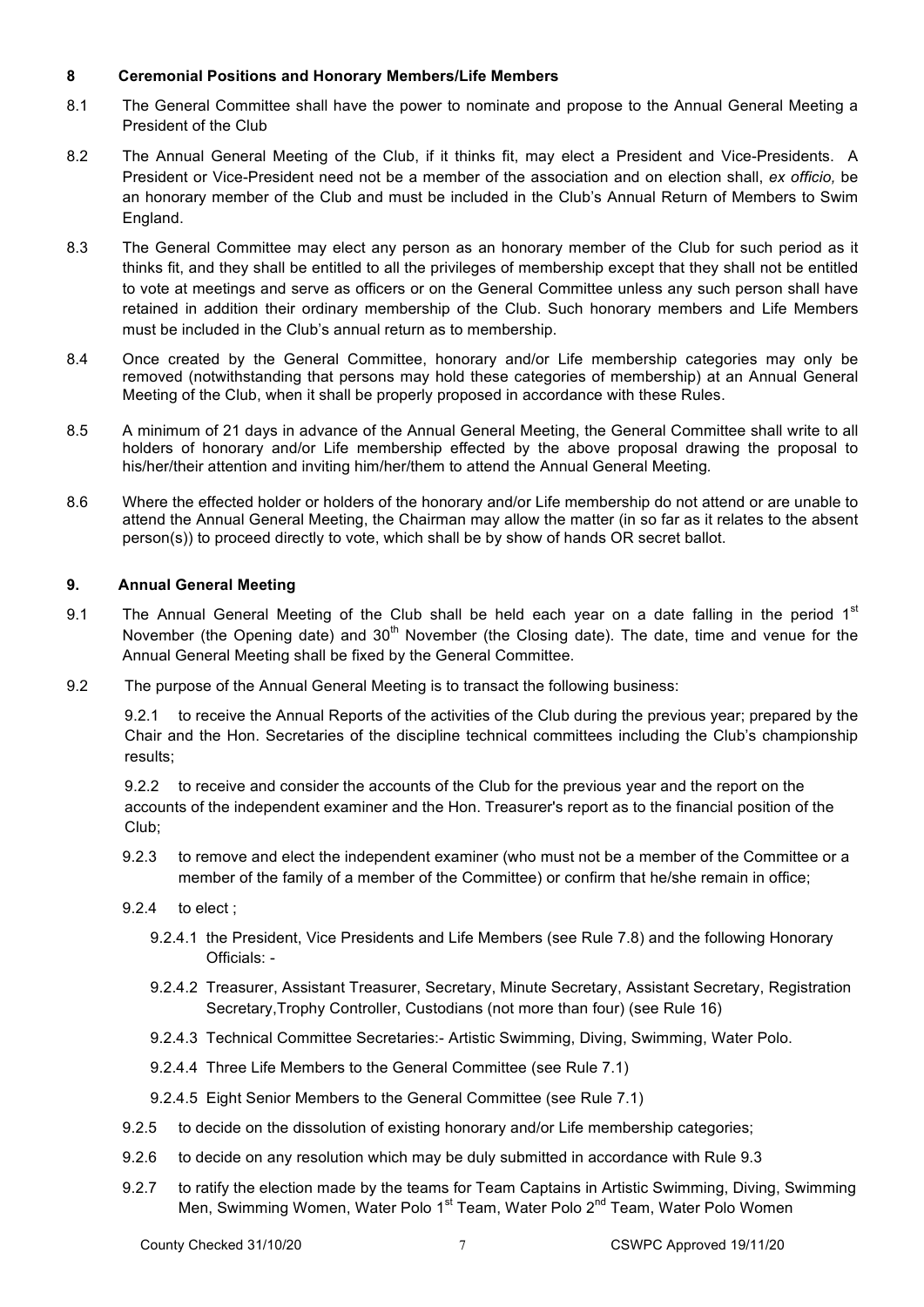- 9.3 Nominations for election of members to any office or for membership of the General Committee shall be made in writing by the proposer and seconder to the Secretary not later than 10<sup>th</sup> October. (ie 21 days before the Opening Date specified above). The nominee shall be required to indicate in writing on the nomination form their willingness to stand for election. Nominations for the 3 Life members and the 8 elected General Committee members may be made at the Annual General Meeting or in writing to the Hon. Secretary before the meeting. Notice of any resolution proposed to be moved at the Annual General Meeting shall be given in writing in full detail to the Hon. Secretary not later than 1<sup>st</sup> October. Where changes to rules are to be considered the precise wording of the resolution must be given and appear on the notice of the General Meeting.
- 9.4 All persons elected under this rule (Rule 9.2.4) shall be proposed, seconded and elected by ballot at the Annual General meeting each year and shall remain in office until their successors are elected at the next Annual General Meeting. Any vacancy occurring by resignation or otherwise may be filled by the General Committee. Retiring members of the General Committee shall be eligible for re-election.

## **10. Special General Meeting**

- 10.1 A Special General Meeting may be called at any time by the General Committee. A Special General Meeting shall be called by the Hon. Secretary within 21 days of receipt by the Secretary of a requisition in writing signed by not less than thirty members entitled to attend and vote at a General Meeting stating the purposes for which the meeting is required and the resolutions proposed.
- 10.2 The Special General Meeting shall be held within 35 days of receipt by the Hon. Secretary of the requisition (Rule 10.1) in writing.
- 10.3 Notice of any resolution proposed to be moved at the Special General Meeting shall be given in writing in full detail to the Hon. Secretary. Where changes to rules are to be considered the precise wording of the resolution must be given in the requisition calling the meeting and appear on the notice of the Special General Meeting.

## **11. Procedure at the Annual and Special General Meetings**

- 11.1 The Hon. Secretary shall personally be responsible for the handing out or sending to each member at their last known address a written agenda giving notice of the date, time and place of the General Meeting together with the resolutions to be proposed thereat at least fourteen days before the meeting and in the case of the Annual General Meeting a list of the nominees for the General Committee posts and a copy of the examined accounts. The Secretary may, alternatively, with the agreement of member(s) concerned distribute these materials by e-mail or similar form of communication. The Notice of Meeting shall in addition wherever possible be displayed on the Club Notice Board where one exists.
- 11.2 The quorum for the Annual and Special General Meetings shall be twenty four members entitled to attend and vote at the Meeting.
- 11.3 The President or in his absence the Chair, or in the Chair's absence the Vice Chair or in their absence a member appointed by the General Committee, shall take the chair. Each member present shall have one vote and resolutions shall be passed by a simple majority. For the procedures for submitting resolutions to be considered at a General Meeting members are referred to Rule 9.3. In the event of an equality of votes the Chair shall have a casting or additional vote.

Only paid up members who have reached their  $18<sup>th</sup>$  birthday shall be entitled to be heard and to vote on all matters. (Members who have not reached their  $18<sup>th</sup>$  birthday shall be entitled to be heard and vote only on those matters determined by the Chairman as matters concerning juniors, such as the election of club captains.)

- 11.4 The Hon. Minute Secretary, or in their absence a member of the General Committee, shall ensure that minutes are taken at the Annual and Special General Meetings.
- 11.5 The Chair shall at all General Meetings have unlimited authority upon every question of order and shall be, for the purpose of such meeting, the sole interpreter of the Rules of the Club.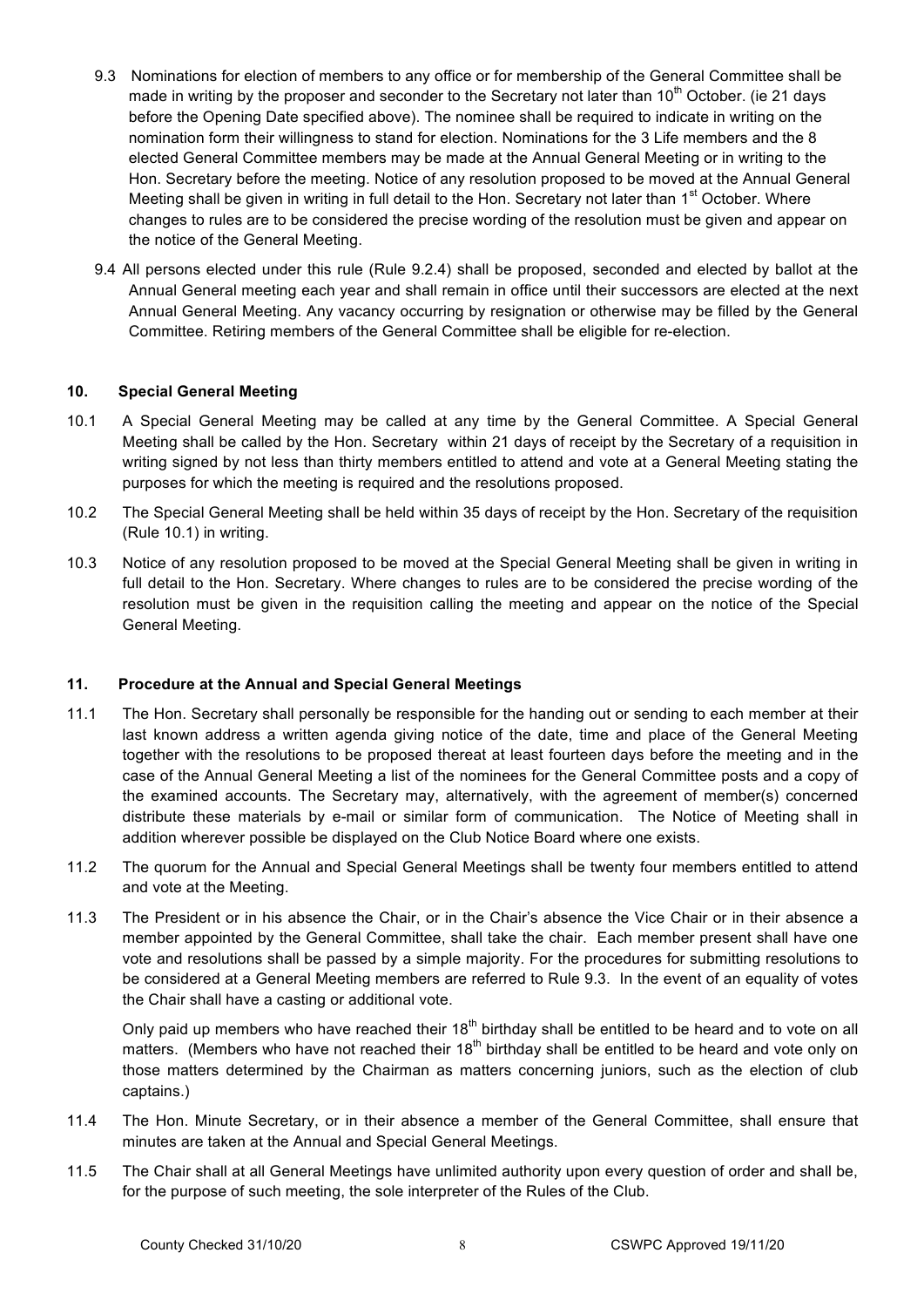# **12. Alteration of the Rules and Other Resolutions**

- 12.1 The Rules may be altered by resolution at an Annual or Special General Meeting provided that the resolution is carried by a majority of at least two-thirds of members present and entitled to vote at the General Meeting. No amendment(s) to the Rules shall become effective until such amendment(s) shall have been submitted to and validated by such person as is authorised to do so by the Gloucester County Association and Swim England South West Region.
- 12.2 Any member entitled to attend and vote at a General Meeting shall be entitled to put any proposal for consideration at any General Meeting provided the proposal in writing shall have been handed to or posted to the Hon. Secretary of the Club so as to be received by them not later than 1<sup>st</sup> October in the case of the Annual General Meeting or, in the case of a Special General Meeting, Rule 10 should apply.
- 12.3 Any member entitled to attend and vote at a General meeting shall be entitled to put a motion of amendment to any proposal before a General meeting provided the motion of amendment is in writing and shall have been handed to or posted by the Hon. Secretary of the Club so as to be received by them 7 days before the date of the meeting
- 12.4 A copy of a motion of amendment shall be sent to the proposer of the resolution and copies made available at the General Meeting.

# **13. By-Laws**

13.1 The General Committee shall have power to make, repeal and amend such by-laws as they may from time to time consider necessary for the well being of the Club which by-laws, repeals and amendments shall have effect until set aside by the General Committee or at a General Meeting.

## 13.2 **Club Championships**

Club championships shall be open to all members who are eligible as detailed below. Non-eligible swimmers may compete in the Club Championships as guests, but will not be entitled to win medals or trophies.

13.2.1 Eligible swimmers are those that have current (paid) membership and training fees unless 13.2.2. applies

13.2.2 Non-Eligible swimmers are those to which either of the following applies:

- a) Swimmers who have not completed 60 days paid membership prior to the start of the Club champs.
- b) Swimmers who compete for other Clubs in the Region directly or indirectly against CSWPC (other than as members of any Hub squad). This includes all swimming related open meets, galas and championships.

Non-eligible swimmers may compete in the Club Championships as guests, but will not be entitled to win medals or trophies.

13.3 Swimmers entering Club Championships must seek the advice of their coach as to which events to enter. If coaches' advice is not sought or ignored, the swimmer may be refused entry into specific events. This is for the benefit of the respective swimmer to ensure that they only take part in events suited to their ability and/or age.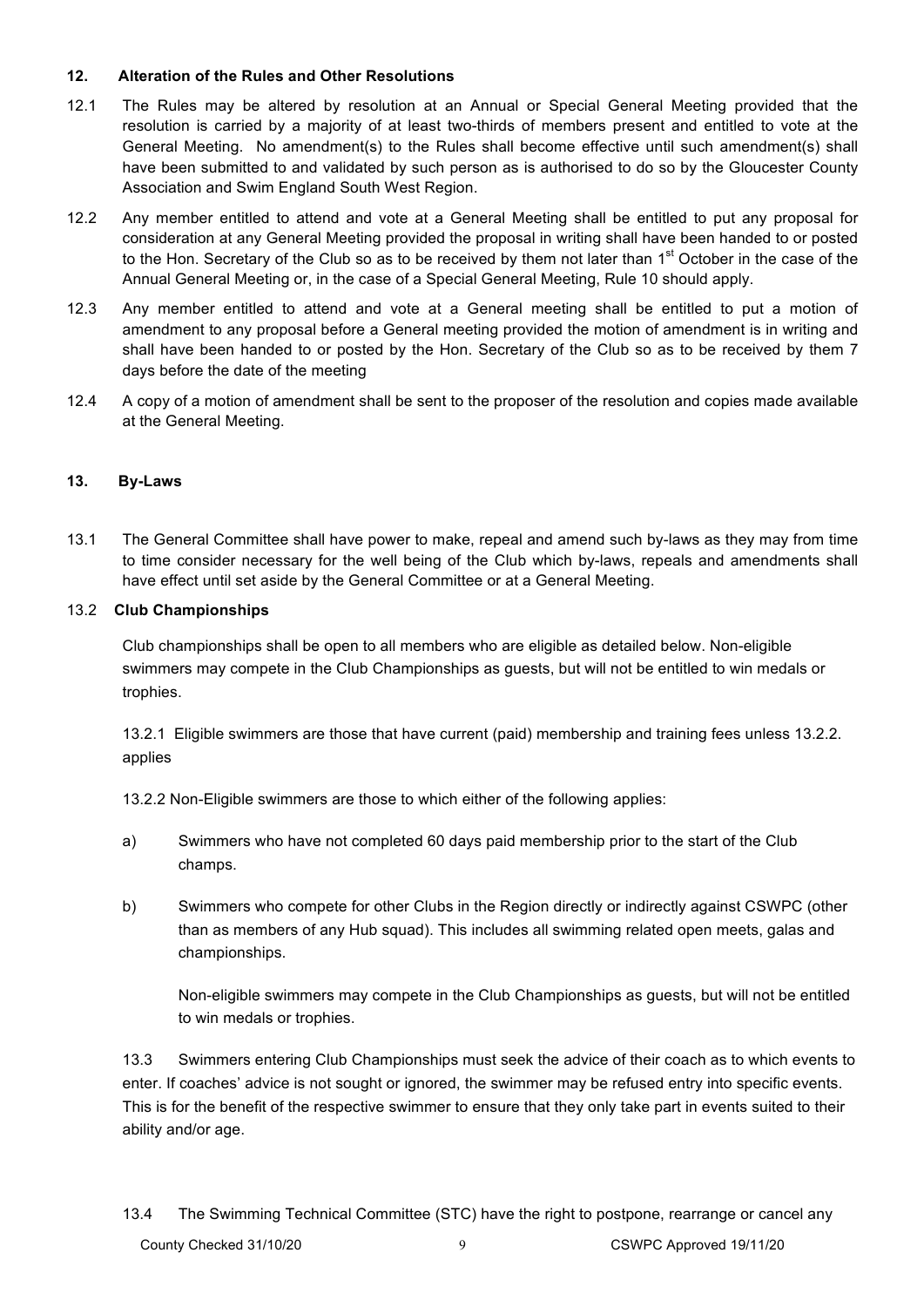event.

13.5 All results will be sent out within 10 days of completion of the respective competition so results can be checked and validated. All medals and trophies will be presented at a presentation event to be held once the competition has been completed.

# **14. Finance**

- 14.1 All monies payable to the Club shall be received by the Hon. Treasurer and deposited in a bank/building society account in the name of the Club. No sum shall be drawn from that account except by cheque signed and/or online banking by any two of the three signatories who shall be members of the General Committee (normally the Chairman, Hon Secretary and Hon. Treasurer). Any monies not required for immediate use may be invested as the General Committee in its discretion think fit.
- 14.2 The income and property of the Club shall be applied only in furtherance of the objects of the Club and no part thereof shall be paid by way of bonus, dividend or profit to any members of the Club, (save as set out in Rule 17.3.).
- 14.3 The General Committee shall have power to authorise the payment of remuneration and expenses to any officer, member, employee or sub-contractor to the Club and to any other person or persons for services rendered to the Club.
- 14.4 The financial transactions of the Club shall be recorded by the Hon.Treasurer in such manner as the General Committee thinks fit.
- 14.5 The financial year of the Club shall be the period commencing on  $1<sup>st</sup>$  September and ending on  $31<sup>st</sup>$ August. Any change to the financial year shall require the approval of the members in a General Meeting.
- 14.6 The General Committee shall retain for a minimum period of six years all financial records relating to the club and copies of minutes of all meetings. After such time, they may be archived.

## **15. Borrowing**

- 15.1 A resolution for the Club to borrow funds shall only be proposed at a General Meeting and shall be carried by a majority of at least two-thirds of members present and voting.
- 15.2 The General Committee shall have no power to pledge the personal liability of any member of the Club for the repayment of any sums so borrowed.

## **16. Property**

- 16.1 The property of the Club, other than cash at the bank, shall be vested in not less than two but not more than four Custodians. They shall deal with the property as directed by resolution of the General Committee and entry in the minute book shall be conclusive evidence of such a resolution.
- 16.2 The Custodians shall be elected at a General Meeting of the Club and shall hold office until death or resignation unless removed by a resolution passed at a General Meeting.
- 16.3 The Custodians shall be entitled to an indemnity out of the property of the Club for all expenses and other liabilities properly incurred by them in the discharge of their duties.

## **17. Dissolution**

17.1 A resolution to dissolve the Club shall only be proposed at a General Meeting and shall be carried by a majority of at least three-quarters of the members present and entitled to vote. A specific date for the dissolution shall be included in the resolution.